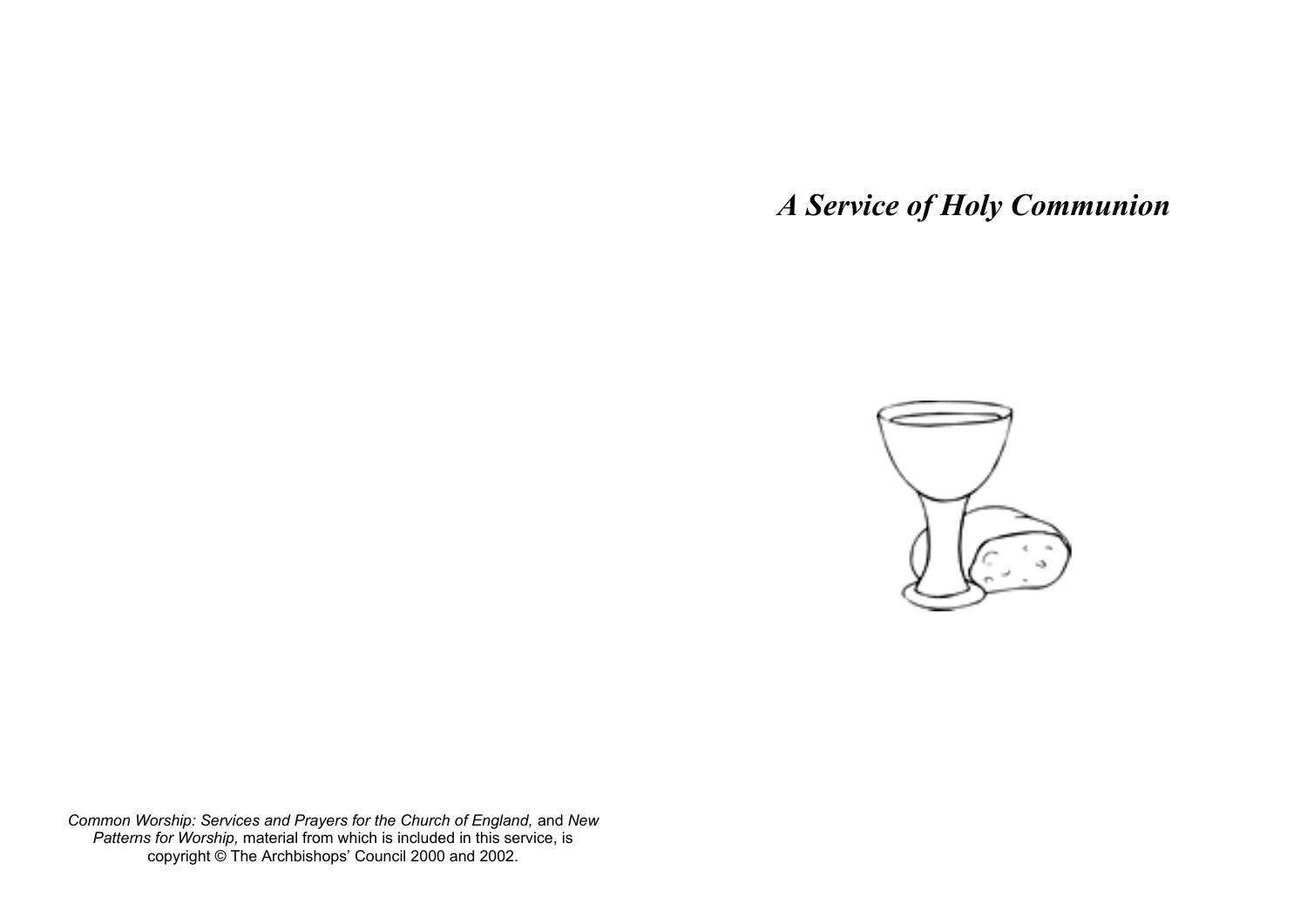## *Welcome (Some lines of scripture may be read)*

*Hymn*

## *Greeting*

Grace, mercy and peace from God our Father and the Lord Jesus Christ be with you. **And also with you.**

## *Preparing to hear God's Word*

We worship with Christians near and far living and departed, old and young. God's word is for all of us. **May it be a lamp to our feet and a light to our path**

# *Opening Prayer(all kneel or sit)*

Lord, speak to us **that we may hear your word.** Move among us **that we may behold your glory** Receive our prayers **that we may learn to trust you.**

# *The Collect*

*1st Reading (All sit)* At the end the reader says:

This is the word of the Lord. **Thanks be to God.**

*The Lord's Prayer (all kneel or sit)* As our Saviour taught us, so we pray:

**Our Father, who art in heaven, hallowed be thy name; thy kingdom come; thy will be done; on earth as it is in heaven. Give us this day our daily bread. And forgive us our trespasses, as we forgive those who trespass against us. And lead us not into temptation; but deliver us from evil. For thine is the kingdom, the power and the glory, for ever and ever. Amen.**

We break this bread to share in the body of Christ. **Though we are many, we are one body, because we all share in one bread.** 

Draw near with faith. Receive the body of our Lord Jesus Christ which he gave for you, and his blood which he shed for you. Eat and drink in remembrance that he died for you, and feed on him in your hearts by faith with thanksgiving.

## *Prayer after Communion*

**Lord, we have broken your bread and received your life. By the power of your spirit keep us always in your love through Jesus Christ our Lord. Amen.**

#### *Hymn*

## *Blessing*

The God of hope fill you with all joy and peace in believing; and the blessing of God almighty, the Father, the Son, and the Holy Spirit, be among you and remain with you always. **Amen.**

Go in peace to love and serve the Lord. **In the name of Christ. Amen.**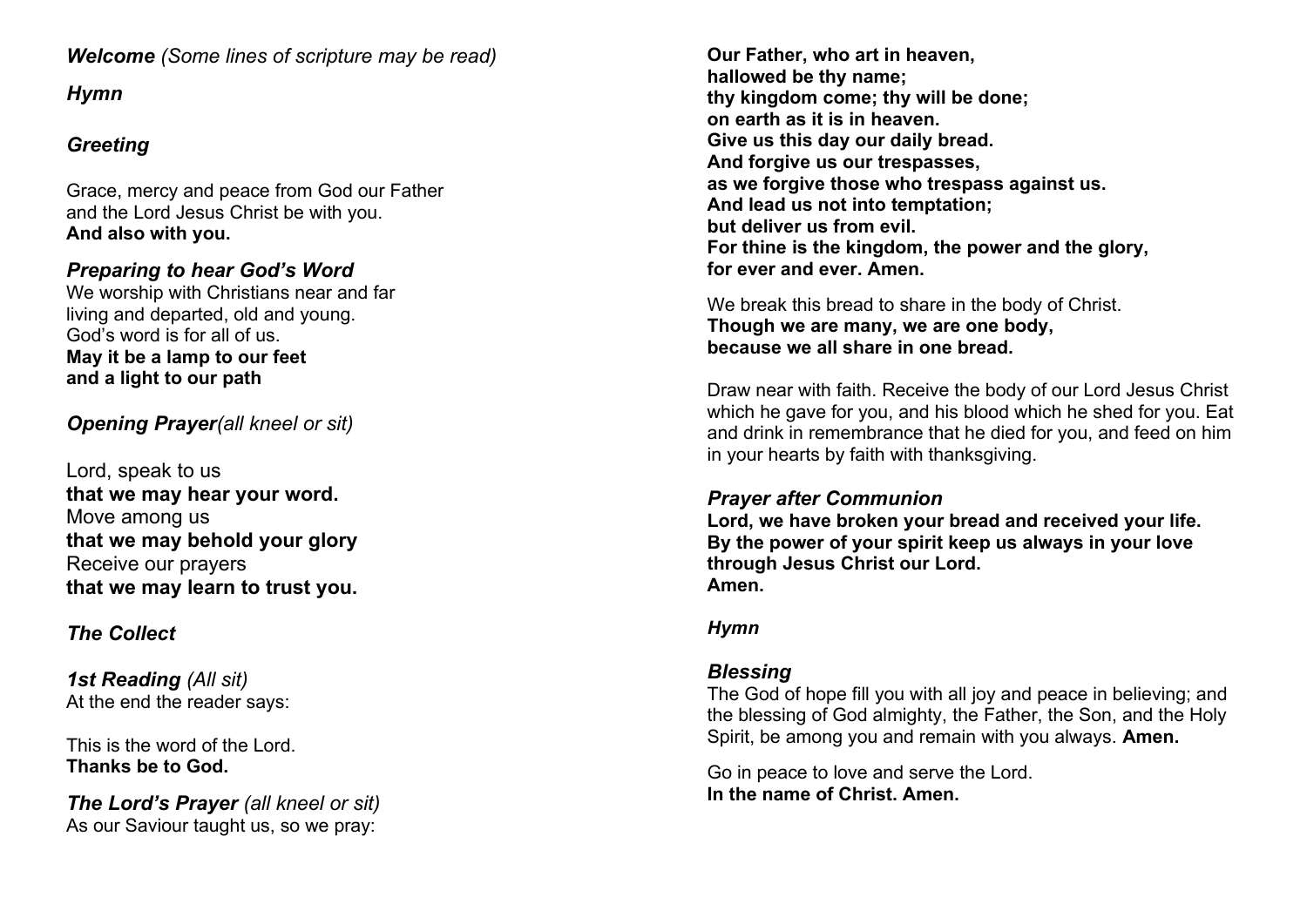In Christ you shared our life that we might live in him and he in us.

**He opened his arms of love upon the cross and made for all the perfect sacrifice for sin.**

On the night he was betrayed, at supper with his friends he took bread, and gave you thanks; he broke it and gave it to them, saying: Take, eat; this is my body which is given for you; do this in remembrance of me.

#### **Father, we do this in remembrance of him: his body is the bread of life.**

At the end of supper, taking the cup of wine, he gave you thanks, and said: Drink this, all of you; this is my blood of the new covenant, which is shed for you for the forgiveness of sins; do this in remembrance of me.

#### **Father, we do this in remembrance of him: his blood is shed for all.**

As we proclaim his death and celebrate his rising in glory, send your Holy Spirit that this bread and this wine may be to us the body and blood of your dear Son.

#### **As we eat and drink these holy gifts make us one in Christ, our risen Lord.**

With your whole Church throughout the world we offer you this sacrifice of praise and lift our voice to join the eternal song of heaven:

**Holy, holy, holy Lord, God of power and might, Heaven and earth are full of your glory. Hosanna in the highest. Blessed is he who comes in the name of the Lord. Hosanna in the highest.**

## *A hymn or song may be sung*

## *Gospel Reading (All stand)*

Hear the Gospel of our Lord Jesus Christ according to N. reading from... **Glory to you, O Lord.**

At the end the reader says:

This is the Gospel of the Lord. **Praise to you, O Christ.**

## *Talk or Presentation*

## *Affirming our Faith*

**We believe in God the Father, from whom every family in heaven and on earth is named.**

**We believe in God the Son, who lives in our hearts through faith, and fills us with his love.**

**We believe in God the Holy Spirit, who strengthens us with power from on high.**

**We believe in one God; Father, Son and Holy Spirit. Amen.**